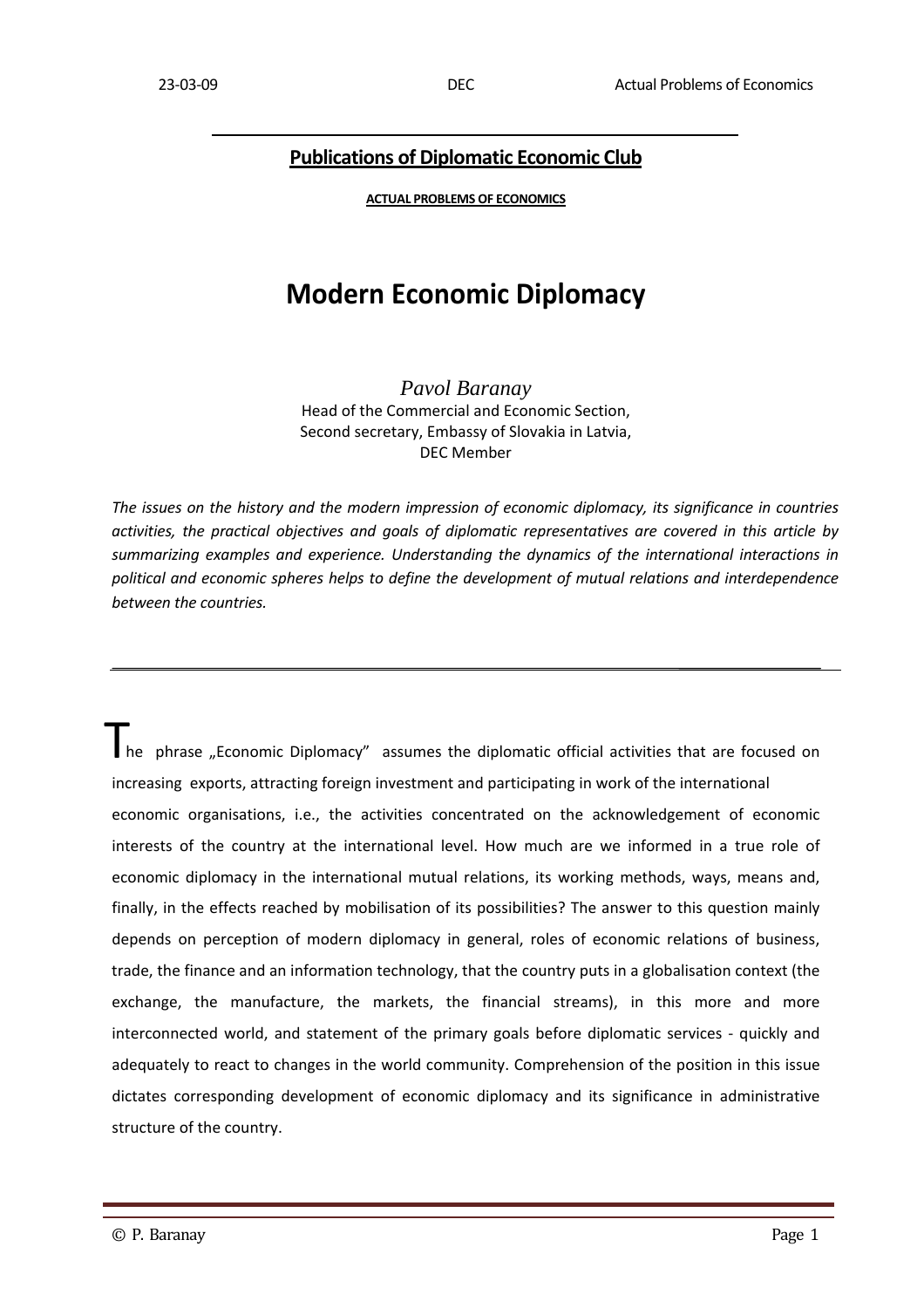As it is mentioned in the scientific publication "Economic Diplomacy at the beginning of the 21st century: Challenges and Trend of Development" (journal "Kazakhstan in Global Processes", 2008) written by Dr. Ibrahim R.Mavlanov: "the concept «Economic Diplomacy» is now interpreted very widely. Because of this fact the scientific direction loses its distinctive features; its borders become more and more fuzzy, passing in a subject of economic, political, diplomatic, strategic or other disciplines of the international relations and foreign policy. Attempts to define the economic diplomacy were undertaken recently by many foreign researchers. Some of them suggests that the economic diplomacy has the scientific direction studying examined a complex of trade a economic relations and diplomacy, co-operating and influencing the external economic policy of the country.

According to the article written by Dr. Ibrahim R.Mavlanov, the definition of economic diplomacy that we can find in "The Short External Economic Dictionary» is following: «the specific area of modern diplomatic activity, connected with the use of economic problems as object and means of struggle and cooperation in the international relations. Economic diplomacy, as well as diplomacy, in general, is a component of foreign policy, the international activity of the country; the foreign policy defines the objectives and purposes of economic diplomacy which represents the whole set of activities, forms, means and the methods used for realisation of foreign policy». There are mentioned only a number of related concepts with economic diplomacy in many dictionaries, for example, «dollar diplomacy», «textile diplomacy». «The Diplomatic Dictionary» is a specialized dictionary, but the concept of economic diplomacy is not mentioned in any release, although there are provided enough facts and terms connected with it.

#### **ECONOMIC DIPLOMACY ‐ THE REASON OR THE CONSEQUENCE?**

Commercial activity was always the important area of diplomatic service while its means, methods and the purposes were defined by the actual moment of history.

Several decades ago, particularly after the Second World War, commercial activity was considered as actions of so‐called political diplomacy. The career diplomats which were working in the sphere of strictly political intergovernmental mutual relations, had higher status and professional reputation in comparison with commercial attaches. However, if we examine a diplomacy origin in general, we will discover that trade was fundamental stimulus for the crossing of the national borders of those times and development of the interaction between the nations. Historical examples confirm that the intensive trade, regulated by the trading contracts, was inherent in civilisations of ancient Egypt and the Western Asia. Trade between the Old World and a New World prospered owing to the European colonization of Asia and discoveries of the gorgeous coasts of South America.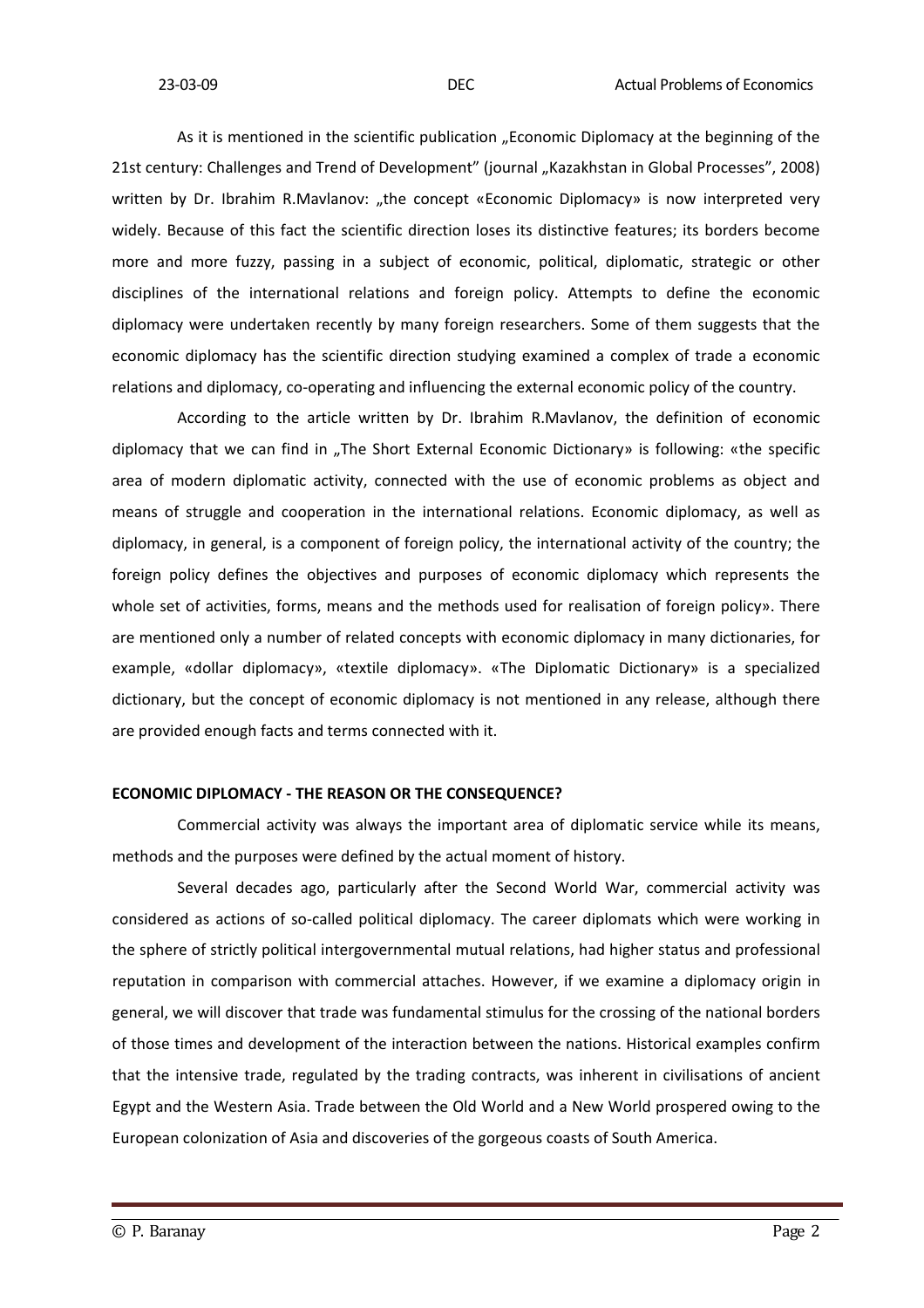In other words, trade gave rise to an establishment of the first intergovernmental mutual relations and agreements. Therefore, it is possible to tell safely: *the national flags followed trade.*

As one of the most vivid examples of the way economic diplomacy of one separate country impacts on development of global economy and realisation of the political interests is possible to track on an example of the USA. Washington defines destinies of the world, internal and external policy of many tens countries via the International Currency Fund, the World Bank and other organisations, as well as due to programs of the financial support. Economic diplomacy of the USA had considerable influence on creation of The American Transatlantic Community and The Global Economy. According to the assessment of «Washington Post», its realisation is supported by 59 % of the Americans convinced that it brings real dividends to economy of the USA and to themselves. Realisation of economic diplomacy of the USA is promoted by financial and economic power of the country and the global economic system created with a special function of the American currency by Washington.

All the basic achievements of the American foreign policy are based on the stable economic foundation. As regards to Europe, political relations were in advance of economic relations, and created the base to advancement of economic interests. As for the USA, on the contrary, it is typical for them to maintain the leading economic expansion. Consequently, its results were consolidated in the form of corresponding political and legal relations later on. Therefore, economic diplomacy is privileged as the main economic key factor there for achievement of the foreign policy purposes. Besides, its accomplishment is unrelated to the considerable expenses provoked by the military intervention, while influence and efficiency proved to be relatively more stable and reliable than both political and especially military intervention. Some analysts emphasize that «the external economic relief is the convenient tool that enable government‐donor to have a direct impact on the countries, its receptors». Furthermore, it is the universal mechanism of involving the countries in direct dependence on "donor". So, noted international scientist S.Rogov says that «the economic aid has also political consequences». In a fact, it was accurately realised by the American leaders. As far back as March, 13th, 1943 Harriman noticed that «dollars are one of the most effective tools in our disposal for influence on the European political events». He also pinpoints that «the policy of rendering economic help is one of the most effective tool that allows to escape expansion of sphere of influence of the USSR in the Eastern Europe and on the Balkans». Strategic targets of economic diplomacy of the USA are invariable beginning with the plan of Marshall, on balance, they are predominantly directed on achievement and maintenance of the American leadership that is the main task of foreign policy of Washington. In this connection economic diplomacy is one of the basic tools used by the American foreign policy to create a new system of the international relations.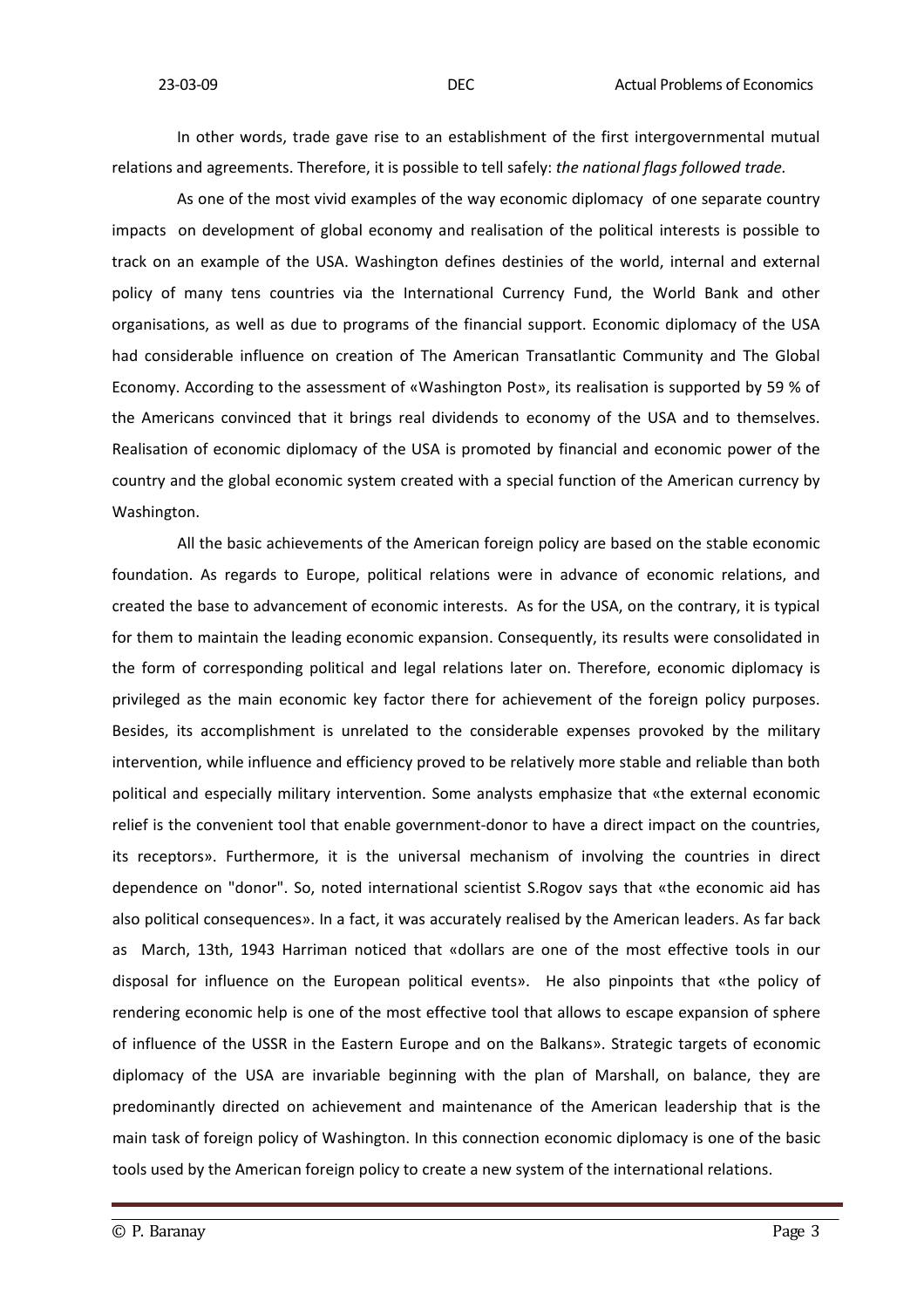Never before has improvement of commercial and economic mutual relations between the countries been in the very centre of diplomatic actions as recently. The principal causes of interest of diplomacy to its historical economic background are based on the following elements:

• In the most of developed countries, the share of foreign trade and investments in GROSS DOMESTIC PRODUCT is constantly growing in comparison with local manufacture;

• Implementation of economic reforms in processes of orientation to market economy of the developed countries, as well as the strategy of development which is based on strengthening of export, promotes faster integration of the country into the global economy;

• Globalization of trade and business means production escalating and services sector expansion, also creates necessity to activate multilateral regular communications between the countries;

• Expansion of regional trade agreements for elimination of barriers for international trade and investment processes – EU, CEFTA, Mercosur, NAFTA, FTAA and others – define their leading part to a considerable extent.

Nowadays globalization is present in many aspects, characterised by economical interdependence of countries from each other, economical diplomacy became a very important element in international mutual relations. In other words due to this "measuring instrument" the level of mutual relations is defined between the countries. Therefore, economy acquired the central role in diplomatic relations, borders become thinner between traditional political and economical diplomatic actions, likewise, "economical diplomacy" becomes embedded in the scopes of classical diplomacy.

In the first instance, today economical diplomacy is growing into the discipline, uniting understanding of dynamics of the international interactions in political and economical spheres, it determines development of their mutual relations and interdependence from each other.

The functionality of united diplomacy are multi-equivalent, as each specific diplomatic activity on political or economic level is connected with each other. This approach emerges in bilateral and multilateral mutual relations of the countries. For instance, recent "gas crisis" between Russia and Ukraine is a vivid example.

### **THE AREA OF ECONOMIC ACTIVITY OF DIPLOMACY**

Increase of the role of economic diplomacy in modern system of the international economical attitudes is promoted by many concrete factors<sup>[1](#page-3-0)</sup>:

© P. Baranay  $\Box$ 

<span id="page-3-0"></span><sup>&</sup>lt;sup>1</sup> Points 1,2 and 3 in accordance with the publication of I.R.Mavlanov, Economic Diplomacy at the beginning of the 21st century. *Kazakhstan in Global Processes, 2008.*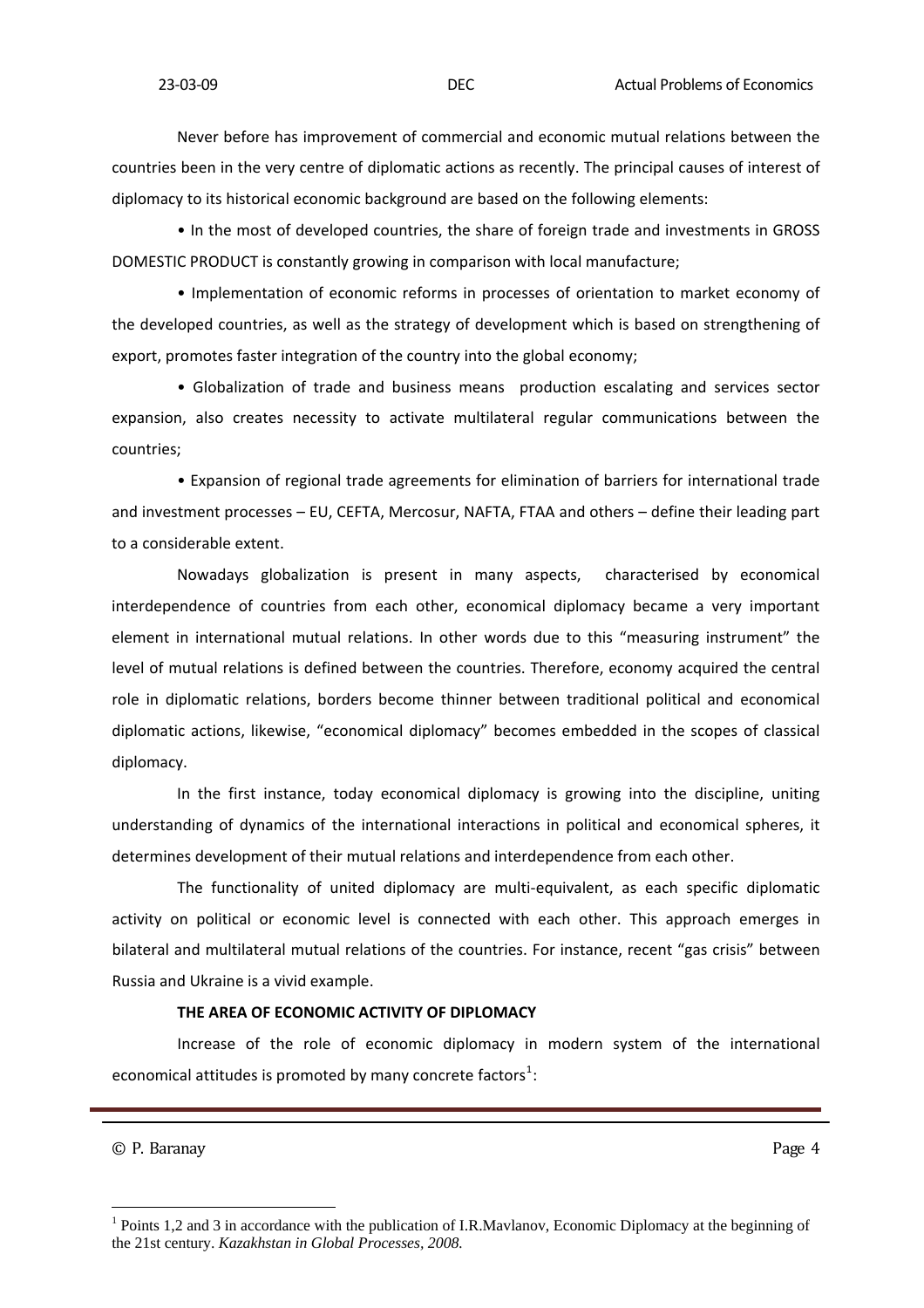1. Internationalization processes and reinforcement of interdependence of the world economic system moving in two planes ‐ global and regional integration.

2. Swift expansion of market economy area, liberalisation of national economies and their interaction via trade and international investments.

The increasing number of global economy entities, i.e. transnational corporations, banks, investment groups, have a serious influence on world politics, international relations. Large‐scale and expanding dependence of economies of new independent countries on world markets, investments, technologies forces them to correct its positions on political and military problems of international life.

3. Global economy globalization; this role is raised on new quantitative and qualitative level, combining profound process of internationalization of productive forces and aspiration of transnational corporations for subordinating this process to its purposes of strengthening of the leading position in the world market; elevated the significance of economical diplomacy, as it promotes development of internationalization in behalf of all countries and at the same time counteracts aspirations of those countries which wonder to monopolize advantages of globalization.

4. Adoption of the progressive management methods, energy-efficient and new technologies, so that foreign investments ensure development of co-operation between the countries and international organisations. It diminishes tendency to closeness and autarchy (self-sufficiency) of economies of the countries, also external openness comes to normal.

5. Advancement of innovations to economy of the country and external openness – that is what country really needs to create a positive image, therefore involves engagement of foreign tourism to the country that is a determinative of economical growth and foreign investment attraction.

# **TENDENCIES OF DEVELOPMENT OF ECONOMIC DIPLOMACY IN THE CONDITIONS OF GLOBALIZATION**

Dr. Ibrahim R.Mavlnov's statement that "Globalization processes are accomponied by strengthening of the international competition and strongly require active participation in advancement of the country and protection of the national interests on the world market. Country support can be in various forms, nowadays it serves as the most important factor of the successful activity of domestic companies and the country in whole. What is at issue is not a substitution of market management principles, but the increase of competitiveness of the national manufacturers working in tough competitive market environment.

Consolidation of national competitiveness assumes a complex of the interrelated and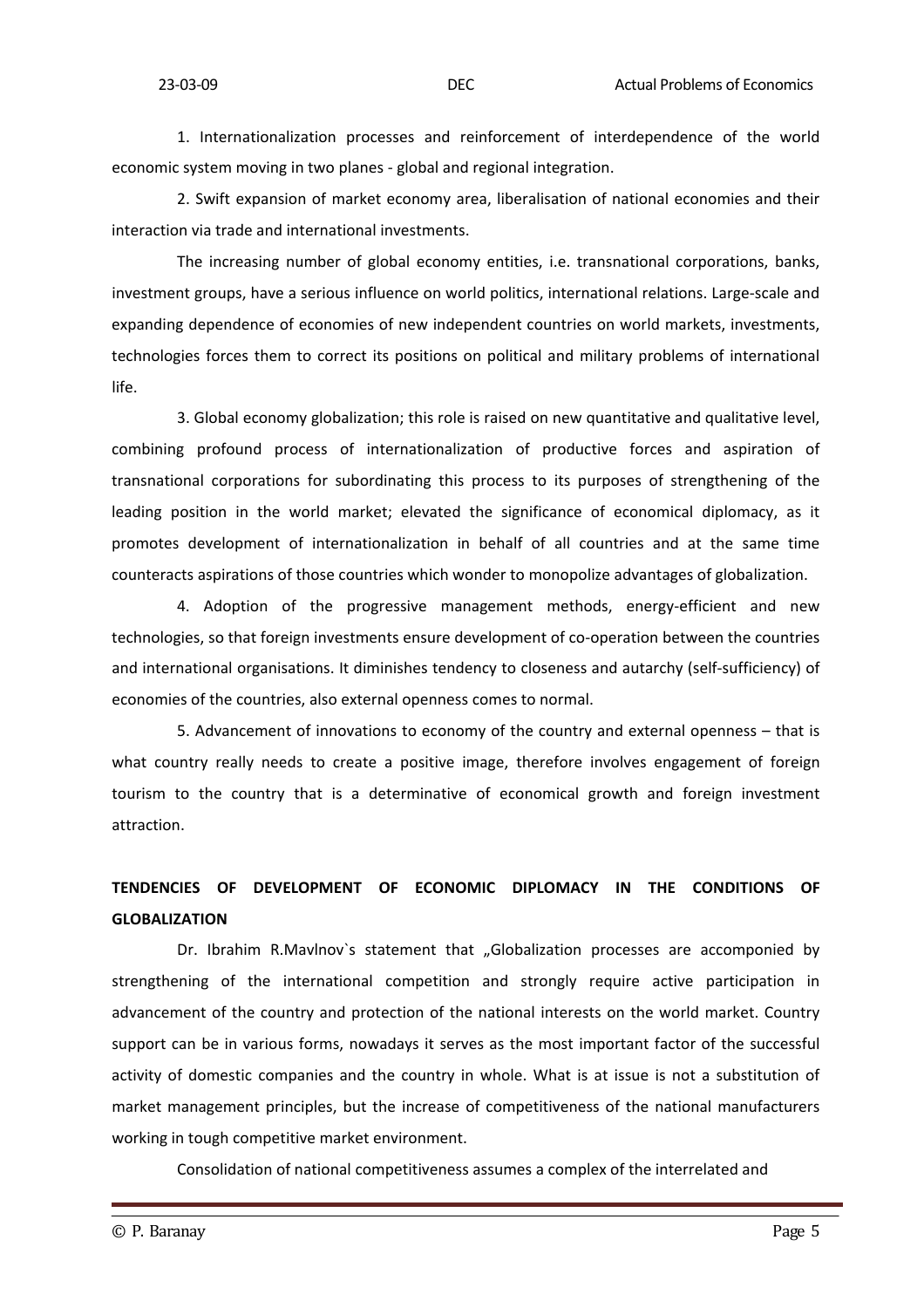mutually complementary measures both in the area of domestic economic politics (assistance to technological development, innovative activity), and in the area of external economic politics (export promotion, improvement of terms of access to foreign markets, engagement of foreign investments, technologies). Therefore from a political and economical point of view economic diplomacy takes special place, forming a favourable environment for the practical solutions of increase of competitiveness".

#### **EXPORT AND INVESTMENT ADVANCEMENT**

Attraction of foreign investments is an essential issue of economic diplomacy. Basically, the main facility for its realization is a favourable environment creation for the meetings of exporters and their potential partners, undoubtedly, to define and formulate priorities, as well as to show all profitable sides of exported goods and technologies. Nevertheless, it is necessary to emphasis on the importance of the minutely developed export strategy of country determining the basic directions of export of goods. On balance, it should be the primary goal of trade and economic missions.

Strengthening of the institutional and organisational base, growth of status of economical diplomacy in the system of authority is observed practically everywhere.

The functions are expanding, the quality of work is improving and the number is increasing of the trade and economic missions of the country in the field of support of overseas trade activities, lobbying of interests of domestic companies abroad, trade and political assistance, mobilisation of effective external resources on development purpose. In the final analysis, what economic diplomacy needs is to maintain the auspicious conditions of international economic cooperation that is able to promote and raise the level and quality of living of its population. To put it simply, the trade and economic mission is a small islet in strange country accumulating extensive knowledge on the host country and forming political direct contacts due to its long-term presence in other countries. Actually, their work should be directed on the collecting of the accessible and solid data about the level and gravity of priorities, objective interest in investments and mutual benefits of the host country. Even if it requires to compromise, benefit should be greater than the concession.

### **ADVANCEMENT OF THE COUNTRY**

Building a positive image of perception of the country is the predominant issue for diplomatic missions, Ministries of Foreign Affairs and career diplomats in general, though their actual possibilities are often limited to influence changes of the existing perception of their country abroad cardinally or temporarely. Brian Hocking is a well‐known theorist of modern diplomacy who analyses the influence of the country`s perception on the decisions accepted by foreign businessmen in the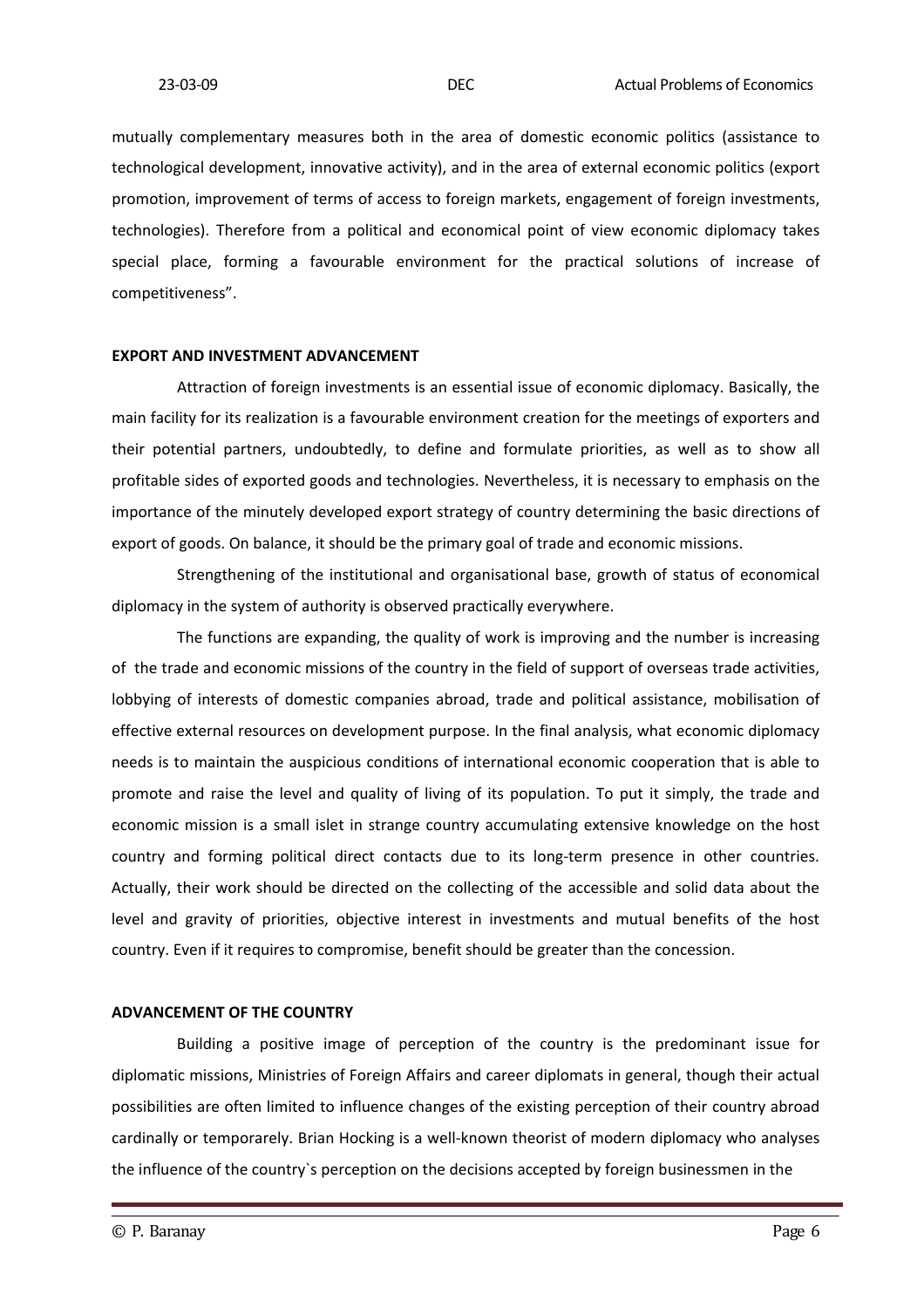beginning stage of the business activity. Hocking asserts that there are 72% of the perception of the country as a base for decision making on investment projects or other forms of economical co‐ operation with the particular country. According to the publication of the World Bank *"Country Marketing: advertising, as the tool for foreign investment attraction"*, where it is pointed out the key position of the positive image of the country for attraction of foreign investments. Above all, active economic exchange can take place even between countries that do not have diplomatic mutual relations or are burdened by serious political problems. Eventually bilateral mutual relations based on positive perception of national identity form the basis for more dynamical and easy development of trade and economic mutual relations. Initiative, innovation and ingenuity are the qualities of successful organisation of activities for diplomatic missions. It should be added here that all the methods of diplomatic activity management are substantially important, including consular and cultural‐enlightening work, relations with mass media, diaspora and other parts of diplomatic representatives` work which is directed on creation of positive attractive image of its country in the host country.

#### **MAIN METHODS OF WORK OF ECONOMIC DIPLOMACY**

Diplomatic mission is the basic structural unit in representation of the information to own country on key principles, structure and tendencies of development of the host country, its plans and programs, currency and financial conditions, development of external economic links, conjuncture of markets, also its export and import potential, the enquiries of direct investments to national economy. This information is gathered using official sources that is directly accessible to the mission. In total, it allows to create potential for further economical co-operation.

#### **CREATION OF DIRECTIVES FOR PRESENCE ON THE MARKET**

One of the most major tasks of diplomatic missions is assistance to participants of external economic relations in their work of their own countries in the host country`s markets, protection and control over observance of interests of the country in the process of their activity and its coordination without intervention in their economic activity; representation of its own country where the financial, economic and political situation contributes to consider it as a reliable overseas trade partner, to render assistance to its participants of international trade in the realization of activities, to organise negotiations, congresses, seminars, round tables, exhibitions; to examine proposals received of the enterprises to export and import goods and services, investment inquiries and offers, to render counselling and informational services, to use local experts for the economy and market analysis, where special knowledge is required therefore the career diplomat may not have.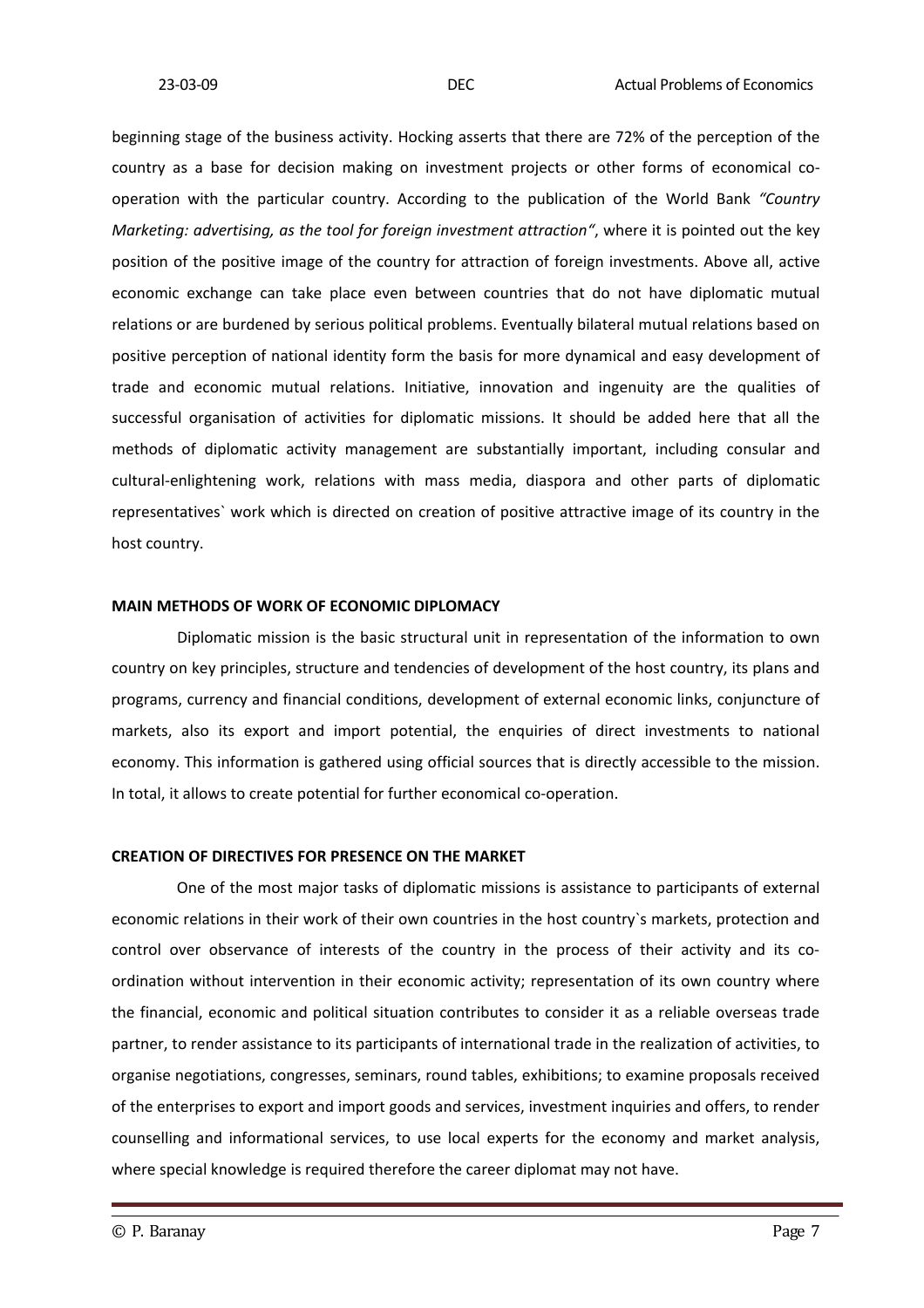**Teamwork** ‐ a method of work organisation of diplomatic missions. The diplomats are a "detachment of special assignment", their work requires a command game for the most significant political and economic problem solution in the host country. To achieve this goal it is necessary to involved leading experts, analysts and experts for the analysis of political and social life in the host country. The substantial basis of such teamwork is the head of diplomatic mission who has an experience and a desire to work, is open to application of the innovative diplomatic mechanisms, harmonizes the direction and the purposes of the diplomatic mission with a current situation and needs, and also performs basic tasks on positive image creation of his country, promotes the further development of bilateral political, trade and economic connections, improvement of the structure of mutual trade, realisation of new persective directions of activities of diplomatic mission.

#### **THE ORGANISATION OF ECONOMIC SYSTEMS OF DIPLOMACY ‐ THE ESTABLISHED MODELS**

Nowadays the Ministries of Foreign Affairs all over the world use several work models related to the trade and economic external activity.

**The united model** represents a complex of development of bilateral trade and economic relations under the aegis of Ministry of Foreign Affairs. The Ministry of Foreign Affairs is the main co‐ ordinator of economic interests of the country at the international level. It defines the strategy and priorities in cooperation with all governmental organisations and regional organs of executive power of the host country.

**The partially‐united model.** The Ministry of Foreign Affairs and the Ministry of Economics jointly organise their work on the development of trade and economic relations where the trade and economic mission is allocated to the separate division of diplomatic mission, and, as a result, is in a double subordination to the Ministry of Foreign Affairs and to the Ministry of Economics. This model also implies the independence of the diplomatic mission and its budget. The head of the trade and economic mission reports to the head of diplomatic mission who supervises his work. The work priorities of the trade and economic mission are defined by the Ministry of Economics.

**Task delegation on the organisation of trade and economic relations to a third party**. Thus, Ministry of Foreign Affairs becomes more passive in monitoring over the trade and economic situation in the host country of diplomatic mission, uses the services of the third party only in the event if such need arises, thereto gives assignments to the agencies to promote the export and marketing researches in impartial interest in investments concluding the corresponding contracts.